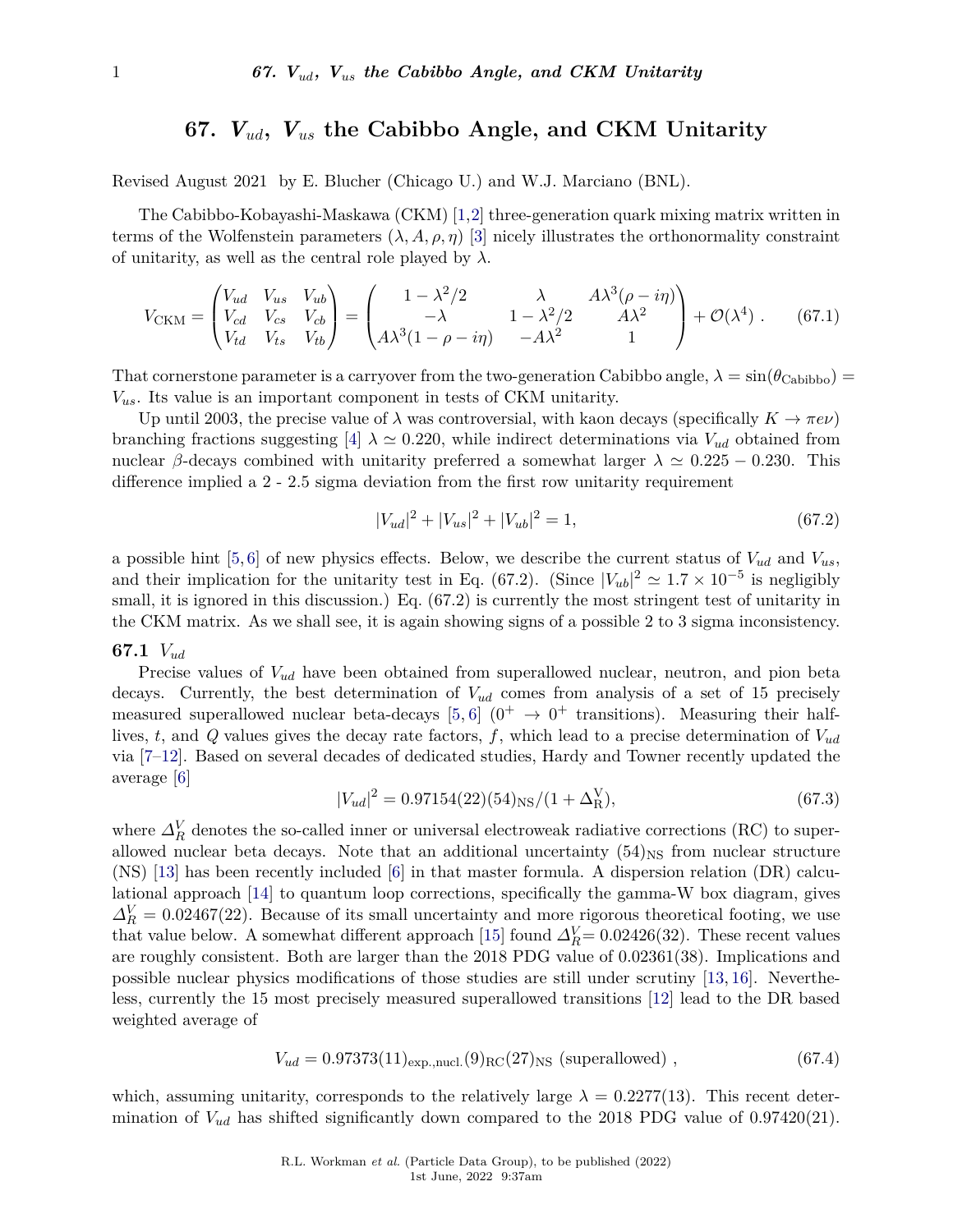In addition, NS uncertainties are now the dominant contribution to the overall uncertainty. Taken at face value, along with current  $V_{us}$  determinations (see subsection 67.2), the reduced  $V_{ud}$  would seem to violate the first row unitarity requirement and thus suggest the presence of "new physics".

Measurements of the neutron lifetime,  $\tau_n$ , and the ratio of axial-vector/vector couplings,  $g_A \equiv$  $G_A/G_V$ , via neutron decay asymmetries combined with the inner radiative corrections can also be used to determine  $V_{ud}$  via the precise formula:

$$
|V_{ud}|^2 = \frac{5024.7 \text{ s}}{\tau_n (1 + 3g_A^2)(1 + \Delta_R^V)},\tag{67.5}
$$

where  $\Delta_R^V$  represents the same inner electroweak radiative corrections [\[8,](#page-5-12)[9\]](#page-5-13) as discussed above.

Using the current published world averages [\[17\]](#page-5-14),

$$
\tau_n^{\text{ave}} = 879.4(6) \text{ s} \quad (1.6 \text{ PDG scale factor})
$$
\n
$$
g_A^{\text{ave}} = 1.2756(13), \ (2.6 \text{ PDG scale factor}) \tag{67.6}
$$

leads to

$$
|V_{ud}| = 0.9737(3)_{\tau_n}(8)_{g_A}(1)_{\rm RC},\tag{67.7}
$$

for an inner radiative correction of  $0.02467(22)$ , while for  $0.02426(32)$  it increases to  $0.9739(9)$ . Both central values are similar to the superallowed nuclear beta decay result reported above. Reconciliation with CKM unitarity suggests a shorter neutron lifetime near 878.5 s or a smaller *gA*. We note that the most precise recent neutron lifetime update reported [\[18\]](#page-5-15),  $\tau_n = 877.75(34)$  s, has an uncertainty about half as big as the average given in Eq. 67.6. It corresponds to  $|V_{ud}| = 0.9746(8)$ , a value more in keeping with unitarity expectations; but too large an uncertainty from *g<sup>A</sup>* to be meaningful. Future neutron studies [\[19\]](#page-5-16) are expected to resolve any current inconsistencies and further reduce the uncertainties in  $g_A$  and  $\tau_n$  making them a potentially better way to determine *Vud* without the nuclear physics uncertainties.

The PIBETA experiment at PSI measured the very small  $(\mathcal{O}(10^{-8}))$  branching ratio for  $\pi^+ \to$  $\pi^o e^+ \nu_e$  with about  $\pm 0.6\%$  precision. Its result gives [\[20\]](#page-5-17)

$$
|V_{ud}| = 0.9739(27) \left[ \frac{BR(\pi^+ \to e^+ \nu_e(\gamma))}{1.2325 \times 10^{-4}} \right]^{\frac{1}{2}}, \tag{67.8}
$$

which is normalized using the very precisely measured  $BR(\pi^+ \to e^+ \nu_e(\gamma)) = 1.2325(23) \times 10^{-4}$  [\[7\]](#page-5-6), rather than the theoretical branching ratio of  $1.2350(2) \times 10^{-4}$ , which if used, would increase |*Vud*| to 0.9749(27). Theoretical uncertainties in pion beta decay are very small [\[21\]](#page-5-18), leaving open more than an order of magnitude improvement of its experimental branching ratio before theory uncertainties become a problem. Although challenging, improved measurements of pion beta decay currently under discussion would allow this decay mode to compete with superallowed beta decays and future neutron decay efforts for the most precise direct  $|V_{ud}|$  determination.

#### **67.2** *Vus*

|*Vus*| may be directly obtained from kaon decays, hyperon decays, and tau decays. Early determinations most often used *K* $\ell$ 3 decays:

$$
\Gamma_{K\ell 3} = \frac{G_F^2 M_K^5}{192\pi^3} S_{EW} (1 + \delta_K^{\ell} + \delta_{SU2}) C^2 \left| V_{us} \right|^2 f_+^2 (0) I_K^{\ell}.
$$
\n(67.9)

Here,  $\ell$  refers to either *e* or  $\mu$ ,  $G_F$  is the Fermi constant,  $M_K$  is the kaon mass,  $S_{EW}$  is the shortdistance radiative correction,  $\delta_K^{\ell}$  is the mode-dependent long-distance radiative correction,  $f_+(0)$  is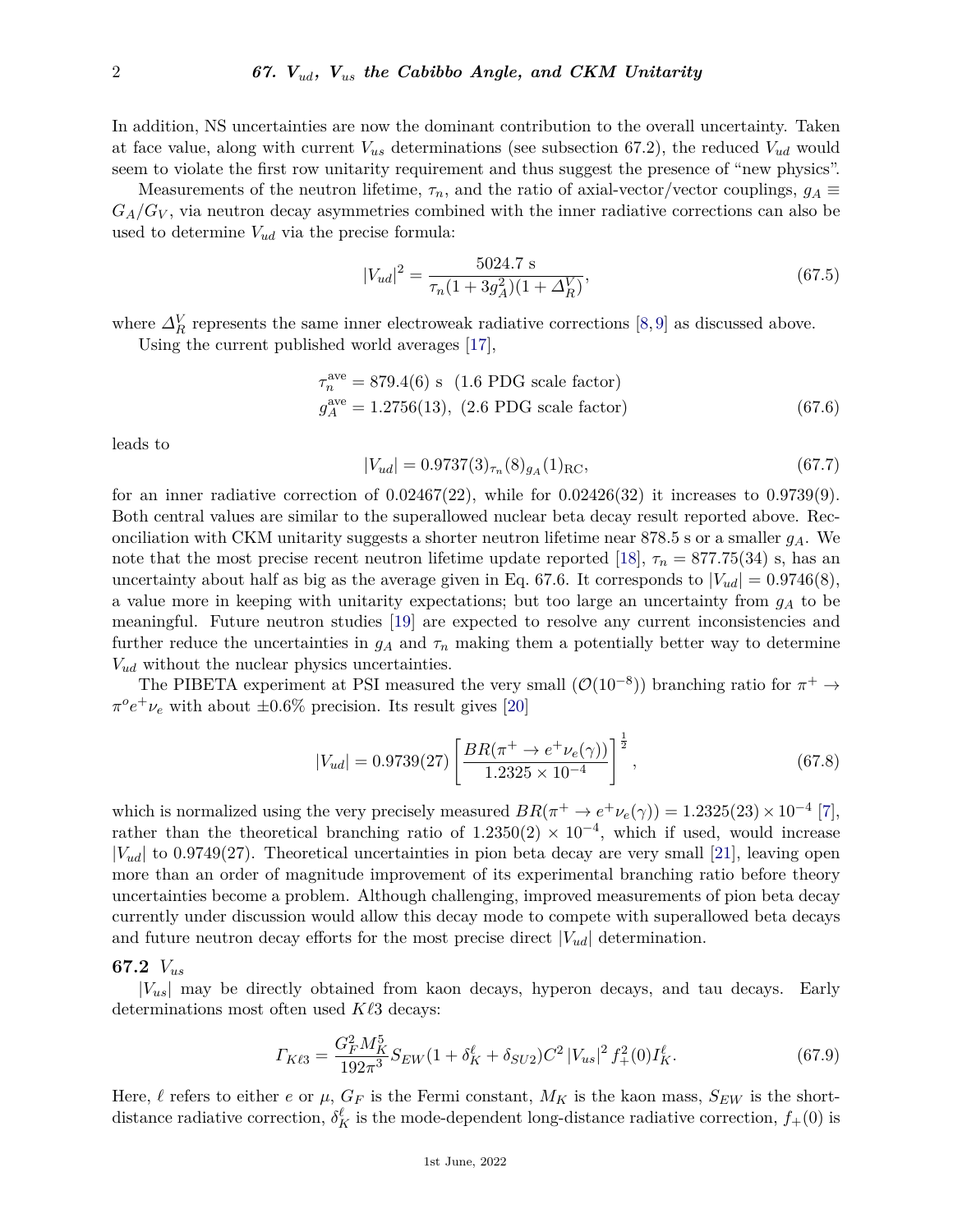the calculated form factor at zero momentum transfer for the  $\ell \nu$  system, and  $I_K^{\ell}$  is the phase-space integral, which depends on measured semileptonic form factors. For charged kaon decays, *δSU*<sup>2</sup> is the deviation from one of the ratio of  $f<sub>+</sub>(0)$  for the charged to neutral kaon decay; it is zero for the neutral kaon.  $C^2$  is 1 (1/2) for neutral (charged) kaon decays. Most early determinations of  $|V_{us}|$  were based solely on  $K \to \pi e \nu$  decays;  $K \to \pi \mu \nu$  decays were not used because of large uncertainties in  $I_K^{\mu}$ . The experimental measurements are the semileptonic decay widths (based on the semileptonic branching fractions and lifetime) and form factors (allowing calculation of the phase space integrals). Theory is needed for  $S_{EW}$ ,  $\delta_K^{\ell}$ ,  $\delta_{SU2}$ , and  $f_+(0)$ .

Many measurements during the last 20 years have resulted in a shift in  $|V_{us}|$ . Most importantly, the  $K \to \pi e \nu$  branching fractions are significantly different than much earlier PDG averages, probably as a result of inadequate treatment of radiation in older experiments. This effect was first observed by BNL E865 [\[22\]](#page-5-19) in the charged kaon system and then by KTeV [\[23,](#page-5-20)[24\]](#page-5-21) in the neutral kaon system; subsequent measurements were made by KLOE [\[25–](#page-5-22)[28\]](#page-5-23), NA48 [\[29–](#page-5-24)[31\]](#page-5-25), and ISTRA+ [\[32\]](#page-5-26). Current averages (*e.g.*, by the PDG [\[33\]](#page-5-27) or Flavianet [\[34\]](#page-5-28)) of the semileptonic branching fractions are based only on recent, high-statistics experiments where the treatment of radiation is clear. In addition to measurements of branching fractions, new measurements of lifetimes [\[35\]](#page-6-0) and form factors [\[36](#page-6-1)[–40\]](#page-6-2), have resulted in improved precision for all of the experimental inputs to  $|V_{us}|$ . Precise measurements of form factors for  $K_{\mu 3}$  decay make it possible to use both semileptonic decay modes to extract *Vus*.

Following the analysis of Moulson [\[41\]](#page-6-3) and the Flavianet group [\[34,](#page-5-28) [42\]](#page-6-4), along with recent improvements in the QED radiative corrections [\[43\]](#page-6-5), one finds [\[44\]](#page-6-6), after including the isospin violating effect,  $\delta_{SU_2}$ , the values of  $|V_{us}|f_+(0)$  in Table 67.1. The average of these measurements, including correlation effects [\[44\]](#page-6-6) gives

$$
f_{+}(0)|V_{us}| = 0.21635(38)(3)
$$
\n
$$
(67.10)
$$

where the errors correspond to Kaon experimental parameters and radiative corrections respectively.

Lattice QCD calculations of  $f_+(0)$  have been carried out for 2, 2+1, and 2+1+1 quark flavors and range from about 0.96 to 0.97. Here, we illustrate recent FLAG (2020) updated averages [\[45\]](#page-6-7) for  $2+1$  and  $2+1+1$  flavors:

$$
f_{+}(0) = 0.9677(27) \quad N_f = 2 + 1
$$
  
\n
$$
f_{+}(0) = 0.9698(17) \quad N_f = 2 + 1 + 1
$$
\n(67.11)

One finds from Eq. (67.10) and Eq. (67.11),

$$
|V_{us}| = 0.2236(4)_{\exp+RC}(6)_{\text{lattice}} (N_f = 2 + 1, K_{\ell 3} \text{ decays})
$$
  
= 0.2231(4)<sub>exp+RC</sub>(4)<sub>lattice</sub> (N\_f = 2 + 1 + 1, K\_{\ell 3} \text{ decays}) (67.12)

A value of *Vus* can also be obtained from a comparison of the radiative inclusive decay rates for  $K \to \mu\nu(\gamma)$  and  $\pi \to \mu\nu(\gamma)$  combined with a lattice gauge theory calculation of  $f_{K^+}/f_{\pi^+}$  via

$$
\frac{|V_{us}|f_{K^+}}{|V_{ud}|f_{\pi^+}} = 0.23871(20) \left[ \frac{\Gamma(K \to \mu\nu(\gamma))}{\Gamma(\pi \to \mu\nu(\gamma))} \right]^{\frac{1}{2}}
$$
(67.13)

with the small error coming from electroweak radiative corrections [\[46–](#page-6-8)[48\]](#page-6-9); these corrections were confirmed by direct lattice calculation of the kaon and pion leptonic decay rates [\[47,](#page-6-10)[48\]](#page-6-9). Employing

$$
\frac{\Gamma(K \to \mu\nu(\gamma))}{\Gamma(\pi \to \mu\nu(\gamma))} = 1.3367(28),\tag{67.14}
$$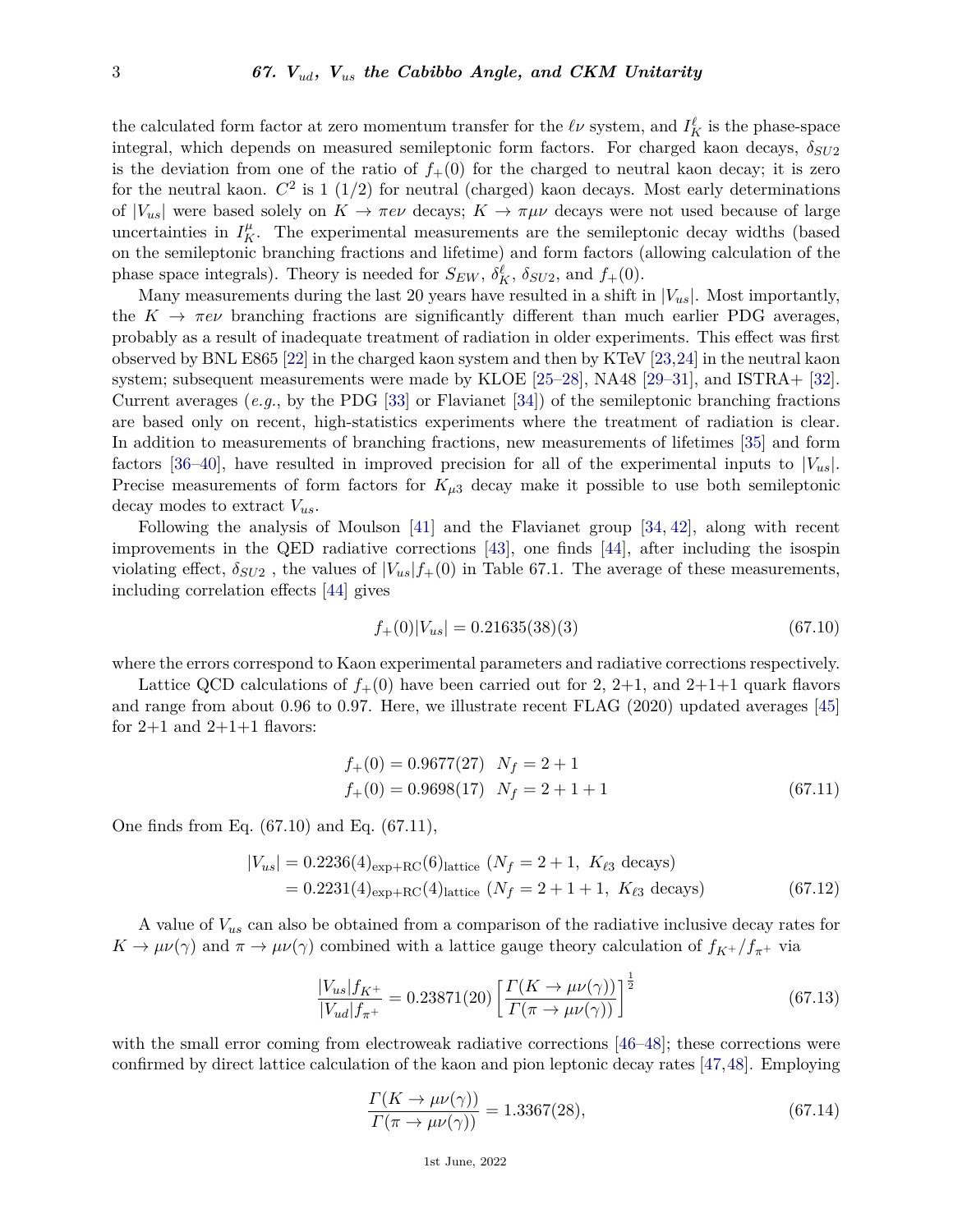| $ V_{us} _{f+}(0)$    |
|-----------------------|
| $0.21714 \pm 0.00091$ |
| $0.21703 \pm 0.00114$ |
| $0.21617 \pm 0.00047$ |
| $0.21664 \pm 0.00058$ |
| $0.21530 \pm 0.00122$ |
| $0.21265 \pm 0.00467$ |
| $0.21635 \pm 0.00038$ |
|                       |

**Table 67.1:**  $|V_{us}| f_{+}(0)$  from  $K \ell 3$ , based on ref. [\[44\]](#page-6-6)

which includes  $\Gamma(K \to \mu\nu(\gamma)) = 5.134(11) \times 10^7 s^{-1}$  [\[41,](#page-6-3) [49\]](#page-6-11), leads to

$$
\frac{|V_{us}|f_{K^+}}{|V_{ud}|f_{\pi^+}} = 0.27600(37). \tag{67.15}
$$

Employing the FLAG [\[45\]](#page-6-7) lattice QCD averages for the isospin broken decay constants

$$
\frac{f_{K^+}}{f_{\pi^+}} = 1.1917(37) \qquad N_f = 2 + 1
$$
  
= 1.1932(21) \qquad N\_f = 2 + 1 + 1. \tag{67.16}

along with the value of  $|V_{ud}|$  in Eq. (67.4) leads to

$$
|V_{us}| = 0.2255(8) (N_f = 2 + 1, K_{\mu 2} \text{ decays})
$$
  
= 0.2252(5) (N\_f = 2 + 1 + 1, K\_{\mu 2} \text{ decays}). (67.17)

Together, weighted averages of the  $K\ell3$  (Eq. (67.12)) and  $K\mu2$  (Eq. (67.17)) values give similar results for  $N_f = 2 + 1$  and  $2 + 1 + 1$  flavors:

$$
|V_{us}| = 0.2244(5) \t N_f = 2 + 1
$$
  

$$
|V_{us}| = 0.2243(4) \t N_f = 2 + 1 + 1.
$$
 (67.18)

Note that the differences between  $K\ell 3$  and  $K\mu 2$  values for  $V_{us}$  differ by 2 and 3 sigma, respectively, for  $N_f = 2 + 1$  and  $2 + 1 + 1$  flavors. One should therefore scale the uncertainties in Eq. (67.18) accordingly. For that reason, we allow for a scale factor of 2.7 for both 2+1 and 2+1+1 flavors and average the two values. That approximate procedure leads to  $|V_{us}| = 0.2243(8)$  which we use when we consider the first row test of CKM unitarity.

It should be mentioned that hyperon decay fits suggest [\[50\]](#page-6-12)

$$
|V_{us}| = 0.2250(27)
$$
 (Hyperon Decays) (67.19)

modulo SU(3) breaking effects that could shift that value up or down. We note that a representative effort [\[51\]](#page-6-13) that incorporates SU(3) breaking found  $V_{us} = 0.226(5)$ . Strangeness changing tau decays, averaging both inclusive and exclusive measurements, give [\[52\]](#page-6-14)

$$
|V_{us}| = 0.2221(13) \text{ (Tau Decays)}, \qquad (67.20)
$$

which differs by about 2 sigma from the kaon determination discussed above, and would, if combined with *Vud* from super-allowed beta decays, lead to a 4 sigma deviation from unitarity. This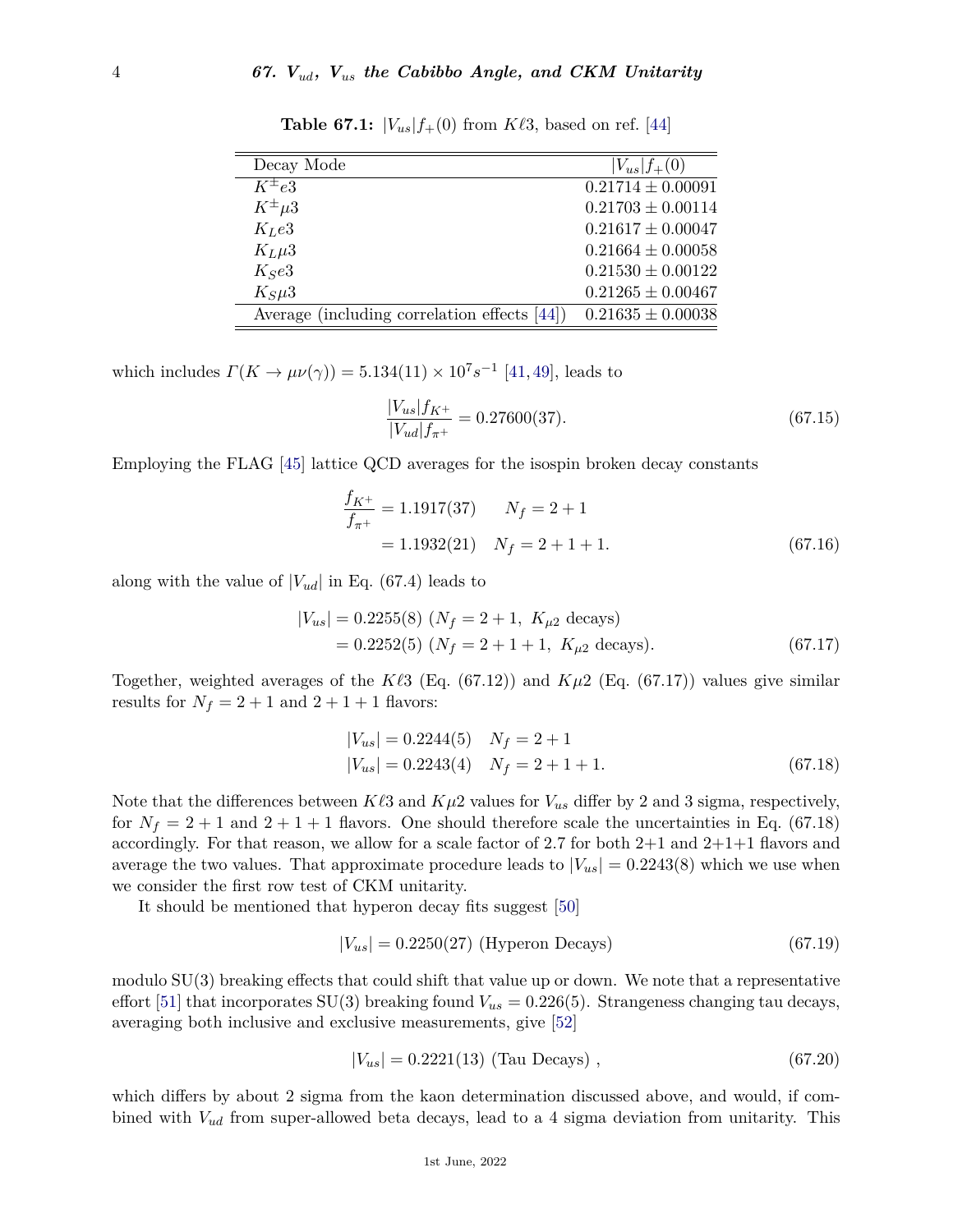discrepancy results mainly from the inclusive tau decay results that rely on Finite Energy Sum Rule techniques and assumptions, as well as experimental uncertainties. Recent investigation of that approach suggests a larger value for  $V_{us}$ , which is more in accord with other determinations [\[53\]](#page-6-15).

Employing the values of *Vud* and *Vus* with an error scale factor of 2 from Eq. (67.4) and the average obtained after rescaling the errors from Eq. (67.18), respectively, leads to the unitarity consistency check

$$
|V_{ud}|^2 + |V_{us}|^2 + |V_{ub}|^2 = 0.9985(6)(4). \tag{67.21}
$$

where the first error is the uncertainty from  $|V_{ud}|^2$  and the second error is the uncertainty from the average  $|V_{us}|^2$  from  $N_f = 2 + 1 + 1$ , and  $N_f = 2 + 1$ . One finds about an overall 2 sigma deviation from unitarity. (The deviation increases to 3 sigma if nuclear structure uncertainties are ignored.) That deviation could be due a problem with |*Vud*| theory (RC or NS), the lattice determination of  $f_{+}(0)$  or new physics.

# **67.3 CKM Unitarity Constraints**

The current 2 sigma experimental disagreement with unitarity,  $|V_{ud}|^2 + |V_{us}|^2 + |V_{ub}|^2 = 0.9985(7)$ , still provides strong confirmation of Standard Model radiative corrections (which range between 3-4% depending on the nucleus used) at a high significance level [\[54\]](#page-6-16). In addition, it implies constraints on "New Physics" effects at both the tree and quantum loop levels. Those effects could be in the form of contributions to nuclear beta decays, *K* decays and/or muon decays, with the last of these providing normalization via the muon lifetime [\[55\]](#page-6-17), which is used to obtain the Fermi constant,  $G_{\mu} = 1.1663787(6) \times 10^{-5} \text{GeV}^{-2}$ .

In the following examples, we illustrate the implications of CKM unitarity for (1) exotic muon decays [\[56\]](#page-6-18) (beyond ordinary muon decay  $\mu^+ \to e^+ \nu_e \bar{\nu}_\mu$ ) and (2) new heavy quark mixing  $V_{uD}$  [\[57\]](#page-6-19). Other examples in the literature [\[58,](#page-6-20) [59\]](#page-6-21) include  $Z_{\chi}$  boson quantum loop effects, supersymmetry, leptoquarks, compositeness etc.

# **67.3.1** *Exotic Muon Decays*

If additional lepton flavor violating decays such as  $\mu^+ \to e^+ \bar{\nu}_e \nu_\mu$  (wrong neutrinos) occur, they would cause confusion in searches for neutrino oscillations at, for example, muon storage rings/neutrino factories or other neutrino sources from muon decays. Calling the rate for all such decays *Γ*(exotic  $\mu$  decays), they should be subtracted before the extraction of  $G_{\mu}$  and normalization of the CKM matrix. Since that is not done and unitarity works, one has (at one-sided 95% CL)

$$
|V_{ud}|^2 + |V_{us}|^2 + |V_{ub}|^2 = 1 - BR(\text{exotic } \mu \text{ decays}) \ge 0.9975 \tag{67.22}
$$

or

$$
BR(\text{exotic } \mu \text{ decays}) \le 0.0025 \tag{67.23}
$$

This bound is a factor of 10 better than the direct experimental bound on  $\mu^+ \to e^+ \bar{\nu}_e \nu_\mu$ .

#### **67.3.2** *New Heavy Quark Mixing*

Heavy *D* quarks naturally occur in fourth quark generation models and some heavy quark "new physics" scenarios such as *E*<sup>6</sup> grand unification. Their mixing with ordinary quarks gives rise to  $V_{uD}$ , which is constrained by unitarity (one sided 95% CL)

$$
|V_{ud}|^2 + |V_{us}|^2 + |V_{ub}|^2 = 1 - |V_{uD}|^2 \ge 0.9975
$$
  

$$
|V_{uD}| \le 0.05 .
$$
 (67.24)

A similar constraint applies to heavy neutrino mixing and the couplings  $V_{\mu N}$  and  $V_{eN}$ .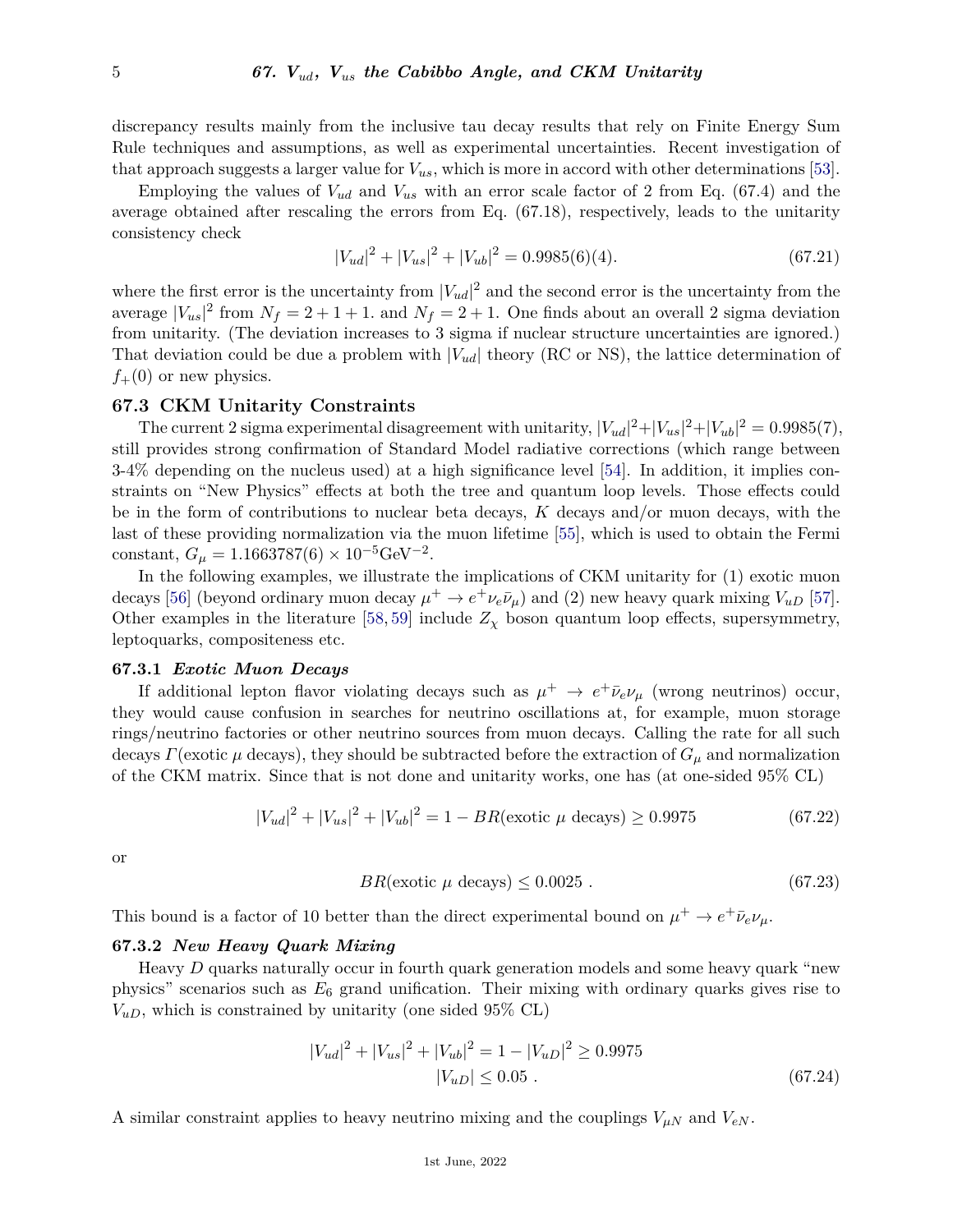#### *References*

- <span id="page-5-0"></span>[1] N. Cabibbo, [Phys. Rev. Lett.](http://doi.org/10.1103/PhysRevLett.10.531) **10**[, 531](http://doi.org/10.1103/PhysRevLett.10.531) (1963).
- <span id="page-5-1"></span>[2] M. Kobayashi and T. Maskawa, [Prog. Theor. Phys.](http://doi.org/10.1143/PTP.49.652) **49**[, 652](http://doi.org/10.1143/PTP.49.652) (1973).
- <span id="page-5-2"></span>[3] L. Wolfenstein, [Phys. Rev. Lett.](http://doi.org/10.1103/PhysRevLett.51.1945) **51**[, 1945](http://doi.org/10.1103/PhysRevLett.51.1945) (1983).
- <span id="page-5-3"></span>[4] S. Eidelman *et al.* (Particle Data Group), [Phys. Lett. B](http://doi.org/10.1016/j.physletb.2004.06.001) **592**[, 1-4, 1](http://doi.org/10.1016/j.physletb.2004.06.001) (2004).
- <span id="page-5-4"></span>[5] I. Towner and J. Hardy, [Rept. Prog. Phys.](http://doi.org/10.1088/0034-4885/73/4/046301) **73**[, 046301](http://doi.org/10.1088/0034-4885/73/4/046301) (2010).
- <span id="page-5-5"></span>[6] J. C. Hardy and I. S. Towner, [Phys. Rev. C](http://doi.org/10.1103/PhysRevC.102.045501) **102**[, 4, 045501](http://doi.org/10.1103/PhysRevC.102.045501) (2020).
- <span id="page-5-6"></span>[7] W. J. Marciano and A. Sirlin, [Phys. Rev. Lett.](http://doi.org/10.1103/PhysRevLett.71.3629) **71**[, 3629](http://doi.org/10.1103/PhysRevLett.71.3629) (1993).
- <span id="page-5-12"></span>[8] A. Czarnecki, W. J. Marciano and A. Sirlin, [Phys. Rev. D](http://doi.org/10.1103/PhysRevD.70.093006) **70**[, 093006](http://doi.org/10.1103/PhysRevD.70.093006) (2004), [\[hep-ph/0406324\].](https://arxiv.org/abs/hep-ph/0406324)
- <span id="page-5-13"></span>[9] W. J. Marciano and A. Sirlin, [Phys. Rev. Lett.](http://doi.org/10.1103/PhysRevLett.96.032002) **96**[, 032002](http://doi.org/10.1103/PhysRevLett.96.032002) (2006), [\[hep-ph/0510099\].](https://arxiv.org/abs/hep-ph/0510099)
- [10] I. Towner and J. Hardy, [Phys. Rev. C](http://doi.org/10.1103/PhysRevC.77.025501) **77**[, 025501](http://doi.org/10.1103/PhysRevC.77.025501) (2008), [\[arXiv:0710.3181\].](https://arxiv.org/abs/0710.3181)
- [11] J. Hardy and I. Towner, [Phys. Rev. C](http://doi.org/10.1103/PhysRevC.79.055502) **79**[, 055502](http://doi.org/10.1103/PhysRevC.79.055502) (2009), [\[arXiv:0812.1202\].](https://arxiv.org/abs/0812.1202)
- <span id="page-5-7"></span>[12] J. Hardy and I. Towner, [Phys. Rev. C](http://doi.org/10.1103/PhysRevC.91.025501) **91**[, 2, 025501](http://doi.org/10.1103/PhysRevC.91.025501) (2015), [\[arXiv:1411.5987\].](https://arxiv.org/abs/1411.5987)
- <span id="page-5-8"></span>[13] M. Gorchtein, [Phys. Rev. Lett.](http://doi.org/10.1103/PhysRevLett.123.042503) **123**[, 4, 042503](http://doi.org/10.1103/PhysRevLett.123.042503) (2019), [\[arXiv:1812.04229\].](https://arxiv.org/abs/1812.04229)
- <span id="page-5-9"></span>[14] C.-Y. Seng *et al.*, [Phys. Rev. Lett.](http://doi.org/10.1103/PhysRevLett.121.241804) **121**[, 24, 241804](http://doi.org/10.1103/PhysRevLett.121.241804) (2018), [\[arXiv:1807.10197\].](https://arxiv.org/abs/1807.10197)
- <span id="page-5-10"></span>[15] A. Czarnecki, W. J. Marciano and A. Sirlin, [Phys. Rev. D](http://doi.org/10.1103/PhysRevD.100.073008) **100**[, 7, 073008](http://doi.org/10.1103/PhysRevD.100.073008) (2019), [\[arXiv:1907.06737\].](https://arxiv.org/abs/1907.06737)
- <span id="page-5-11"></span>[16] C. Y. Seng, M. Gorchtein and M. J. Ramsey-Musolf, [Phys. Rev. D](http://doi.org/10.1103/PhysRevD.100.013001) **100**[, 1, 013001](http://doi.org/10.1103/PhysRevD.100.013001) (2019), [\[arXiv:1812.03352\].](https://arxiv.org/abs/1812.03352)
- <span id="page-5-14"></span>[17] P. A. Zyla *et al.* (Particle Data Group), [PTEP](http://doi.org/10.1093/ptep/ptaa104) **2020**[, 8, 083C01](http://doi.org/10.1093/ptep/ptaa104) (2020).
- <span id="page-5-15"></span>[18] F. M. Gonzalez *et al.* (UCN*τ* ) (2021), [\[arXiv:2106.10375\].](https://arxiv.org/abs/2106.10375)
- <span id="page-5-16"></span>[19] H. Abele, [Prog. Part. Nucl. Phys.](http://doi.org/10.1016/j.ppnp.2007.05.002) **[60](http://doi.org/10.1016/j.ppnp.2007.05.002)**, 1 (2008).
- <span id="page-5-17"></span>[20] D. Pocanic *et al.*, [Phys. Rev. Lett.](http://doi.org/10.1103/PhysRevLett.93.181803) **93**[, 181803](http://doi.org/10.1103/PhysRevLett.93.181803) (2004), [\[hep-ex/0312030\];](https://arxiv.org/abs/hep-ex/0312030) A. Czarnecki, W. J. Marciano and A. Sirlin, [Phys. Rev. D](http://doi.org/10.1103/PhysRevD.101.091301) **101**[, 9, 091301](http://doi.org/10.1103/PhysRevD.101.091301) (2020), [\[arXiv:1911.04685\].](https://arxiv.org/abs/1911.04685)
- <span id="page-5-18"></span>[21] X. Feng *et al.*, [Phys. Rev. Lett.](http://doi.org/10.1103/PhysRevLett.124.192002) **124**[, 19, 192002](http://doi.org/10.1103/PhysRevLett.124.192002) (2020), [\[arXiv:2003.09798\].](https://arxiv.org/abs/2003.09798)
- <span id="page-5-19"></span>[22] A. Sher *et al.*, [Phys. Rev. Lett.](http://doi.org/10.1103/PhysRevLett.91.261802) **91**[, 261802](http://doi.org/10.1103/PhysRevLett.91.261802) (2003), [\[hep-ex/0305042\].](https://arxiv.org/abs/hep-ex/0305042)
- <span id="page-5-20"></span>[23] T. Alexopoulos *et al.* (KTeV), [Phys. Rev. Lett.](http://doi.org/10.1103/PhysRevLett.93.181802) **93**[, 181802](http://doi.org/10.1103/PhysRevLett.93.181802) (2004), [\[hep-ex/0406001\].](https://arxiv.org/abs/hep-ex/0406001)
- <span id="page-5-21"></span>[24] T. Alexopoulos *et al.* (KTeV), [Phys. Rev. D](http://doi.org/10.1103/PhysRevD.70.092006) **70**[, 092006](http://doi.org/10.1103/PhysRevD.70.092006) (2004), [\[hep-ex/0406002\].](https://arxiv.org/abs/hep-ex/0406002)
- <span id="page-5-22"></span>[25] F. Ambrosino *et al.* (KLOE), [Phys. Lett. B](http://doi.org/10.1016/j.physletb.2005.10.018) **[632](http://doi.org/10.1016/j.physletb.2005.10.018)**, 43 (2006), [\[hep-ex/0508027\].](https://arxiv.org/abs/hep-ex/0508027)
- [26] F. Ambrosino *et al.* (KLOE), [Phys. Lett. B](http://doi.org/10.1016/j.physletb.2006.05.039) **638**[, 140](http://doi.org/10.1016/j.physletb.2006.05.039) (2006), [\[hep-ex/0603041\].](https://arxiv.org/abs/hep-ex/0603041)
- [27] F. Ambrosino *et al.* (KLOE), [Phys. Lett. B](http://doi.org/10.1016/j.physletb.2006.03.047) **636**[, 173](http://doi.org/10.1016/j.physletb.2006.03.047) (2006), [\[hep-ex/0601026\].](https://arxiv.org/abs/hep-ex/0601026)
- <span id="page-5-23"></span>[28] B. Sciascia (KLOE), [PoS](http://doi.org/10.22323/1.021.0287) **[HEP2005](http://doi.org/10.22323/1.021.0287)**, 287 (2006), [\[hep-ex/0510028\].](https://arxiv.org/abs/hep-ex/0510028)
- <span id="page-5-24"></span>[29] A. Lai *et al.* (NA48), [Phys. Lett. B](http://doi.org/10.1016/j.physletb.2004.09.056) **[602](http://doi.org/10.1016/j.physletb.2004.09.056)**, 41 (2004), [\[hep-ex/0410059\].](https://arxiv.org/abs/hep-ex/0410059)
- [30] A. Lai *et al.* (NA48), [Phys. Lett. B](http://doi.org/10.1016/j.physletb.2006.11.071) **[645](http://doi.org/10.1016/j.physletb.2006.11.071)**, 26 (2007), [\[hep-ex/0611052\].](https://arxiv.org/abs/hep-ex/0611052)
- <span id="page-5-25"></span>[31] J. Batley *et al.* (NA48/2), [Eur. Phys. J. C](http://doi.org/10.1140/epjc/s10052-007-0253-3) **50**[, 329](http://doi.org/10.1140/epjc/s10052-007-0253-3) (2007), [Erratum: Eur.Phys.J.C 52, 1021– 1023 (2007)], [\[hep-ex/0702015\].](https://arxiv.org/abs/hep-ex/0702015)
- <span id="page-5-26"></span>[32] V. Romanovsky *et al.* (2007), [\[arXiv:0704.2052\].](https://arxiv.org/abs/0704.2052)
- <span id="page-5-27"></span>[33] K. Olive *et al.* (Particle Data Group), [Chin. Phys. C](http://doi.org/10.1088/1674-1137/38/9/090001) **38**[, 090001](http://doi.org/10.1088/1674-1137/38/9/090001) (2014).
- <span id="page-5-28"></span>[34] M. Antonelli *et al.* (FlaviaNet Working Group on Kaon Decays), [Eur. Phys. J. C](http://doi.org/10.1140/epjc/s10052-010-1406-3) **69**[, 399](http://doi.org/10.1140/epjc/s10052-010-1406-3) (2010), [\[arXiv:1005.2323\];](https://arxiv.org/abs/1005.2323) For a detailed review, see; M. Antonelli *et al.*, [Phys. Rept.](http://doi.org/10.1016/j.physrep.2010.05.003) **494**[, 197](http://doi.org/10.1016/j.physrep.2010.05.003) (2010), [\[arXiv:0907.5386\].](https://arxiv.org/abs/0907.5386)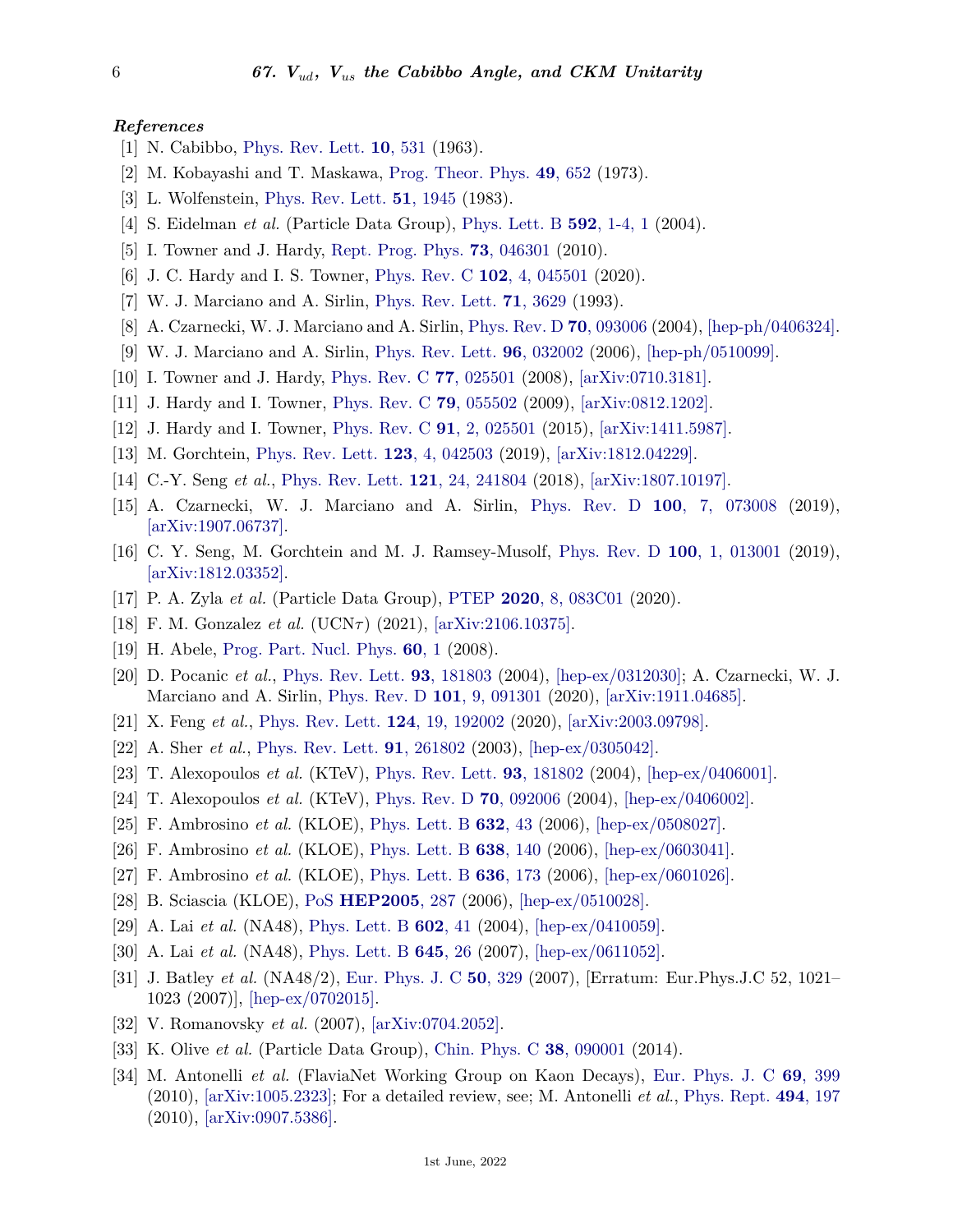- <span id="page-6-0"></span>[35] F. Ambrosino *et al.* (KLOE), [Phys. Lett. B](http://doi.org/10.1016/j.physletb.2005.08.022) **[626](http://doi.org/10.1016/j.physletb.2005.08.022)**, 15 (2005), [\[hep-ex/0507088\].](https://arxiv.org/abs/hep-ex/0507088)
- <span id="page-6-1"></span>[36] T. Alexopoulos *et al.* (KTeV), [Phys. Rev. D](http://doi.org/10.1103/PhysRevD.70.092007) **70**[, 092007](http://doi.org/10.1103/PhysRevD.70.092007) (2004), [\[hep-ex/0406003\].](https://arxiv.org/abs/hep-ex/0406003)
- [37] E. Abouzaid *et al.* (KTeV), [Phys. Rev. D](http://doi.org/10.1103/PhysRevD.74.097101) **74**[, 097101](http://doi.org/10.1103/PhysRevD.74.097101) (2006), [\[hep-ex/0608058\].](https://arxiv.org/abs/hep-ex/0608058)
- [38] F. Ambrosino *et al.* (KLOE), [Phys. Lett. B](http://doi.org/10.1016/j.physletb.2006.03.036) **636**[, 166](http://doi.org/10.1016/j.physletb.2006.03.036) (2006), [\[hep-ex/0601038\].](https://arxiv.org/abs/hep-ex/0601038)
- <span id="page-6-2"></span>[39] A. Lai *et al.* (NA48), [Phys. Lett. B](http://doi.org/10.1016/j.physletb.2004.08.076) **[604](http://doi.org/10.1016/j.physletb.2004.08.076)**, 1 (2004), [\[hep-ex/0410065\].](https://arxiv.org/abs/hep-ex/0410065)
- [40] O. Yushchenko *et al.*, [Phys. Lett. B](http://doi.org/10.1016/j.physletb.2004.03.069) **589**[, 111](http://doi.org/10.1016/j.physletb.2004.03.069) (2004), [\[hep-ex/0404030\].](https://arxiv.org/abs/hep-ex/0404030)
- <span id="page-6-3"></span>[41] M. Moulson, [PoS](http://doi.org/10.22323/1.291.0033) **[CKM2016](http://doi.org/10.22323/1.291.0033)**, 033 (2017), [\[arXiv:1704.04104\].](https://arxiv.org/abs/1704.04104)
- <span id="page-6-4"></span>[42] E. Passemar, talk at CKM2018, https://zenodo.org/record/2565480.
- <span id="page-6-5"></span>[43] C.-Y. Seng *et al.* (2021), [\[arXiv:2103.04843\].](https://arxiv.org/abs/2103.04843)
- <span id="page-6-6"></span>[44] C.-Y. Seng *et al.* (2021), [\[arXiv:2107.14708\].](https://arxiv.org/abs/2107.14708)
- <span id="page-6-7"></span>[45] S. Aoki *et al.* (Flavour Lattice Averaging Group), [Eur. Phys. J. C](http://doi.org/10.1140/epjc/s10052-019-7354-7) **80**[, 2, 113](http://doi.org/10.1140/epjc/s10052-019-7354-7) (2020), [\[arXiv:1902.08191\];](https://arxiv.org/abs/1902.08191) A. Bazavov *et al.*, [Phys. Rev. Lett.](http://doi.org/10.1103/PhysRevLett.112.112001) **112**[, 11, 112001](http://doi.org/10.1103/PhysRevLett.112.112001) (2014), [\[arXiv:1312.1228\];](https://arxiv.org/abs/1312.1228) N. Carrasco *et al.*, [Phys. Rev. D](http://doi.org/10.1103/PhysRevD.93.114512) **93**[, 11, 114512](http://doi.org/10.1103/PhysRevD.93.114512) (2016), [\[arXiv:1602.04113\];](https://arxiv.org/abs/1602.04113) A. Bazavov *et al.*, [Phys. Rev. D](http://doi.org/10.1103/PhysRevD.87.073012) **87**[, 073012](http://doi.org/10.1103/PhysRevD.87.073012) (2013), [\[arXiv:1212.4993\];](https://arxiv.org/abs/1212.4993) P. A. Boyle *et al.* (RBC/UKQCD), [JHEP](http://doi.org/10.1007/JHEP06(2015)164) **06**[, 164](http://doi.org/10.1007/JHEP06(2015)164) (2015), [\[arXiv:1504.01692\];](https://arxiv.org/abs/1504.01692) A. Bazavov *et al.*, [Phys. Rev.](http://doi.org/10.1103/PhysRevD.98.074512) [D](http://doi.org/10.1103/PhysRevD.98.074512) **98**[, 7, 074512](http://doi.org/10.1103/PhysRevD.98.074512) (2018), [\[arXiv:1712.09262\];](https://arxiv.org/abs/1712.09262) T. Blum *et al.* (RBC, UKQCD), [Phys. Rev. D](http://doi.org/10.1103/PhysRevD.93.074505) **93**[, 7, 074505](http://doi.org/10.1103/PhysRevD.93.074505) (2016), [\[arXiv:1411.7017\];](https://arxiv.org/abs/1411.7017) R. Dowdall *et al.*, [Phys. Rev. D](http://doi.org/10.1103/PhysRevD.88.074504) **88**[, 074504](http://doi.org/10.1103/PhysRevD.88.074504) (2013), [\[arXiv:1303.1670\];](https://arxiv.org/abs/1303.1670) N. Carrasco *et al.*, [Phys. Rev. D](http://doi.org/10.1103/PhysRevD.91.054507) **91**[, 5, 054507](http://doi.org/10.1103/PhysRevD.91.054507) (2015), [\[arXiv:1411.7908\];](https://arxiv.org/abs/1411.7908) E. Follana *et al.* (HPQCD, UKQCD), [Phys. Rev. Lett.](http://doi.org/10.1103/PhysRevLett.100.062002) **100**[, 062002](http://doi.org/10.1103/PhysRevLett.100.062002) (2008), [\[arXiv:0706.1726\];](https://arxiv.org/abs/0706.1726) A. Bazavov *et al.* (MILC), [PoS](http://doi.org/10.22323/1.105.0074) **[LATTICE2010](http://doi.org/10.22323/1.105.0074)**, 074 (2010), [\[arXiv:1012.0868\];](https://arxiv.org/abs/1012.0868) S. Durr *et al.*, [Phys. Rev. D](http://doi.org/10.1103/PhysRevD.81.054507) **81**[, 054507](http://doi.org/10.1103/PhysRevD.81.054507) (2010), [\[arXiv:1001.4692\];](https://arxiv.org/abs/1001.4692) S. Dürr *et al.*, [Phys. Rev. D](http://doi.org/10.1103/PhysRevD.95.054513) **95**[, 5, 054513](http://doi.org/10.1103/PhysRevD.95.054513) (2017), [\[arXiv:1601.05998\];](https://arxiv.org/abs/1601.05998) V. Bornyakov *et al.* (QCDSF), [Phys. Lett. B](http://doi.org/10.1016/j.physletb.2017.02.018) **767**[, 366](http://doi.org/10.1016/j.physletb.2017.02.018) (2017), [\[arXiv:1612.04798\].](https://arxiv.org/abs/1612.04798)
- <span id="page-6-8"></span>[46] V. Cirigliano and H. Neufeld, [Phys. Lett. B](http://doi.org/10.1016/j.physletb.2011.04.038) **[700](http://doi.org/10.1016/j.physletb.2011.04.038)**, 7 (2011), [\[arXiv:1102.0563\];](https://arxiv.org/abs/1102.0563) W. J. Marciano, [Phys. Rev. Lett.](http://doi.org/10.1103/PhysRevLett.93.231803) **93**[, 231803](http://doi.org/10.1103/PhysRevLett.93.231803) (2004), [\[hep-ph/0402299\].](https://arxiv.org/abs/hep-ph/0402299)
- <span id="page-6-10"></span>[47] D. Giusti *et al.*, [Phys. Rev. Lett.](http://doi.org/10.1103/PhysRevLett.120.072001) **120**[, 7, 072001](http://doi.org/10.1103/PhysRevLett.120.072001) (2018), [\[arXiv:1711.06537\].](https://arxiv.org/abs/1711.06537)
- <span id="page-6-9"></span>[48] M. Di Carlo *et al.*, [Phys. Rev. D](http://doi.org/10.1103/PhysRevD.100.034514) **100**[, 3, 034514](http://doi.org/10.1103/PhysRevD.100.034514) (2019), [\[arXiv:1904.08731\].](https://arxiv.org/abs/1904.08731)
- <span id="page-6-11"></span>[49] D. Babusci *et al.* (KLOE KLOE-2), [Phys. Lett. B](http://doi.org/10.1016/j.physletb.2014.09.033) **738**[, 128](http://doi.org/10.1016/j.physletb.2014.09.033) (2014), [\[arXiv:1407.2028\].](https://arxiv.org/abs/1407.2028)
- <span id="page-6-12"></span>[50] N. Cabibbo, E. C. Swallow and R. Winston, [Phys. Rev. Lett.](http://doi.org/10.1103/PhysRevLett.92.251803) **92**[, 251803](http://doi.org/10.1103/PhysRevLett.92.251803) (2004), [\[hep](https://arxiv.org/abs/hep-ph/0307214)[ph/0307214\].](https://arxiv.org/abs/hep-ph/0307214)
- <span id="page-6-14"></span><span id="page-6-13"></span>[51] V. Mateu and A. Pich, [JHEP](http://doi.org/10.1088/1126-6708/2005/10/041) **10**[, 041](http://doi.org/10.1088/1126-6708/2005/10/041) (2005), [\[hep-ph/0509045\].](https://arxiv.org/abs/hep-ph/0509045)
- [52] Y. S. Amhis *et al.* (HFLAV) (2019), [\[arXiv:1909.12524\].](https://arxiv.org/abs/1909.12524)
- <span id="page-6-15"></span>[53] R. J. Hudspith *et al.*, [Phys. Lett. B](http://doi.org/10.1016/j.physletb.2018.03.074) **781**[, 206](http://doi.org/10.1016/j.physletb.2018.03.074) (2018), [\[arXiv:1702.01767\];](https://arxiv.org/abs/1702.01767) P. Boyle *et al.* (RBC, UKQCD), [Phys. Rev. Lett.](http://doi.org/10.1103/PhysRevLett.121.202003) **121**[, 20, 202003](http://doi.org/10.1103/PhysRevLett.121.202003) (2018), [\[arXiv:1803.07228\].](https://arxiv.org/abs/1803.07228)
- <span id="page-6-17"></span><span id="page-6-16"></span>[54] A. Sirlin, [Rev. Mod. Phys.](http://doi.org/10.1103/RevModPhys.50.573) **50**[, 573](http://doi.org/10.1103/RevModPhys.50.573) (1978), [Erratum: Rev.Mod.Phys. 50, 905 (1978)].
- <span id="page-6-18"></span>[55] D. Webber *et al.* (MuLan), [Phys. Rev. Lett.](http://doi.org/10.1103/PhysRevLett.106.079901) **106**[, 041803](http://doi.org/10.1103/PhysRevLett.106.079901) (2011), [\[arXiv:1010.0991\].](https://arxiv.org/abs/1010.0991)
- <span id="page-6-19"></span>[56] K. Babu and S. Pakvasa (2002), [\[hep-ph/0204236\].](https://arxiv.org/abs/hep-ph/0204236)
- [57] W. Marciano and A. Sirlin, [Phys. Rev. Lett.](http://doi.org/10.1103/PhysRevLett.56.22) **56**[, 22](http://doi.org/10.1103/PhysRevLett.56.22) (1986); P. Langacker and D. London, [Phys. Rev. D](http://doi.org/10.1103/PhysRevD.38.886) **38**[, 886](http://doi.org/10.1103/PhysRevD.38.886) (1988).
- <span id="page-6-20"></span>[58] W. Marciano and A. Sirlin, [Phys. Rev. D](http://doi.org/10.1103/PhysRevD.35.1672) **35**[, 1672](http://doi.org/10.1103/PhysRevD.35.1672) (1987).
- <span id="page-6-21"></span>[59] R. Barbieri *et al.*, [Phys. Lett. B](http://doi.org/10.1016/0370-2693(85)91623-5) **156**[, 348](http://doi.org/10.1016/0370-2693(85)91623-5) (1985); K. Hagiwara, S. Matsumoto and Y. Yamada, [Phys. Rev. Lett.](http://doi.org/10.1103/PhysRevLett.75.3605) **75**[, 3605](http://doi.org/10.1103/PhysRevLett.75.3605) (1995), [\[hep-ph/9507419\];](https://arxiv.org/abs/hep-ph/9507419) A. Kurylov and M. Ramsey-Musolf, [Phys.](http://doi.org/10.1103/PhysRevLett.88.071804)